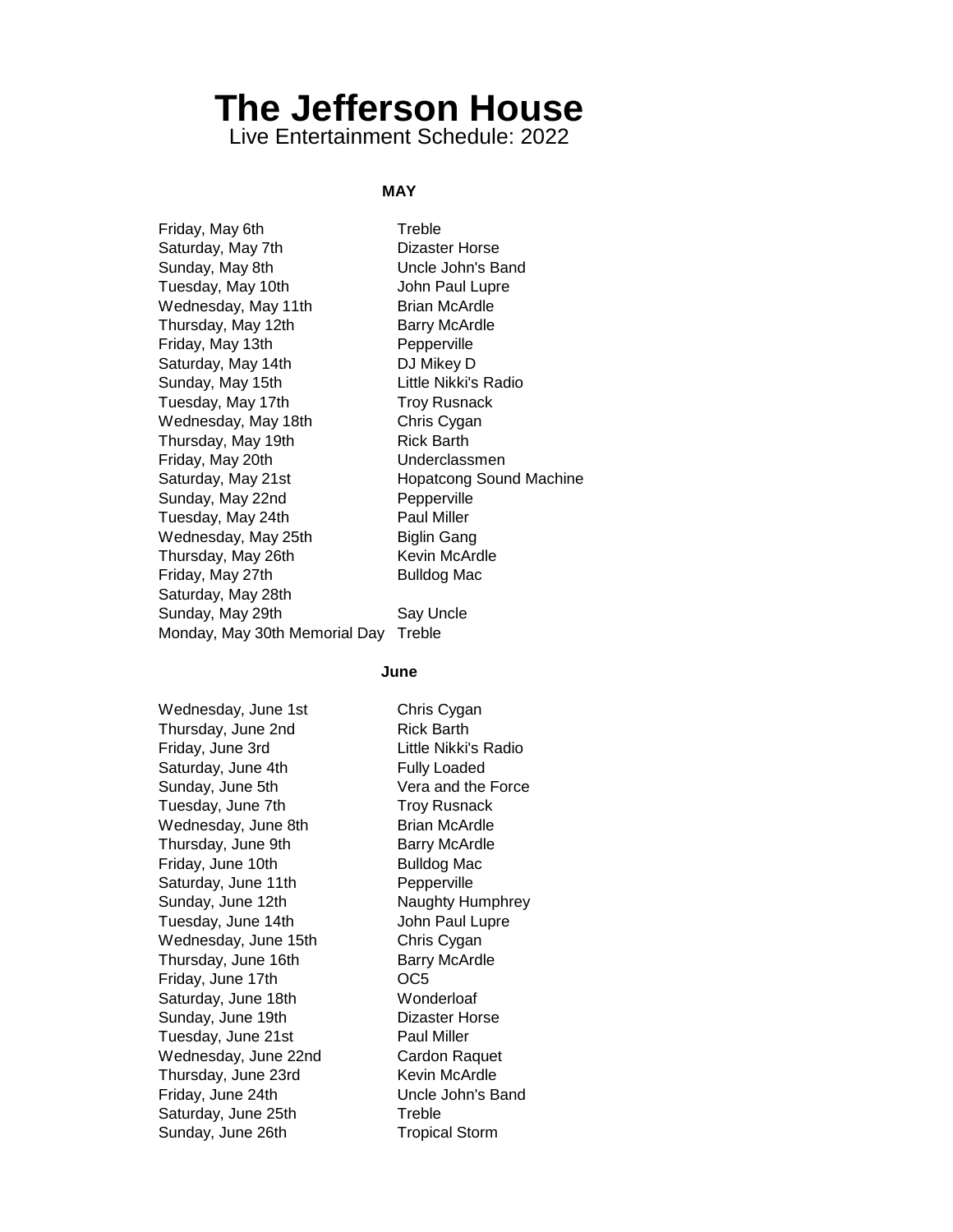Tuesday, June 28th Troy Rusnack Wednesday, June 29th Kevin Moulton Thursday, June 30th Rick Barth

Saturday, July 2nd Little Nikki's Radio Sunday, July 3rd Bulldog Mac Monday, July 4th Dizaster Horse Wednesday, July 6th Chris Cygan Thursday, July 7th Barry McArdle Friday, July 8th Pepperville Saturday, July 9th North O' Nashville Sunday, July 10th Naughty Humphrey Tuesday, July 12th Troy Rusnack Thursday, July 14th Rick Barth Friday, July 15th **Peach Project** Saturday, July 16th Treble Sunday, July 17th Fully Loaded Tuesday, July 19th **John Paul Lupre** Wednesday, July 20th Chris Cygan Thursday, July 21st Kevin McArdle Friday, July 22nd Wind Up Monkey Saturday, July 23rd Wonderloaf Sunday, July 24th Tropical Storm Tuesday, July 26th Paul Miller Wednesday, July 27th Cardon Raquet Thursday, July 28th Rick Barth Friday, July 29th Sugar Daddy Saturday, July 30th Uncle John's Band Sunday, July 31st Say Uncle

Tuesday, August 2nd Wednesday, August 3rd Thursday, August 4th Friday, August 5th Saturday, August 6th Sunday, August 7th Tuesday, AUgust 9th Wednesday, August 10th Thursday, August 11th Friday, August 12th Saturday, August 13th Sunday, August 14th Tuesday, August 16th Wednesday, August 17th Thursday, August 18th Friday, August 19th Saturday, August 20th Sunday, August 21st Tuesday, August 23rd Wednesday, August 24th

### **July**

Friday, July 1st **Hopatcong Sound Machine** Wednesday, July 13th Brian McArdle Still Kickin'

### **August**

Troy Rusnack Kevin Moulton Barry McArdle **Supernova** Box of Piranhas Tropical Storm John Paul Lupre Chris Cygan Rick Barth Bulldog Mac Say Uncle **Pepperville** Troy Rusnack Brian McArdle Still Kickin' Kevin McArdle Treble OC5 Uncle John's Band Paul Miller Chris Cygan